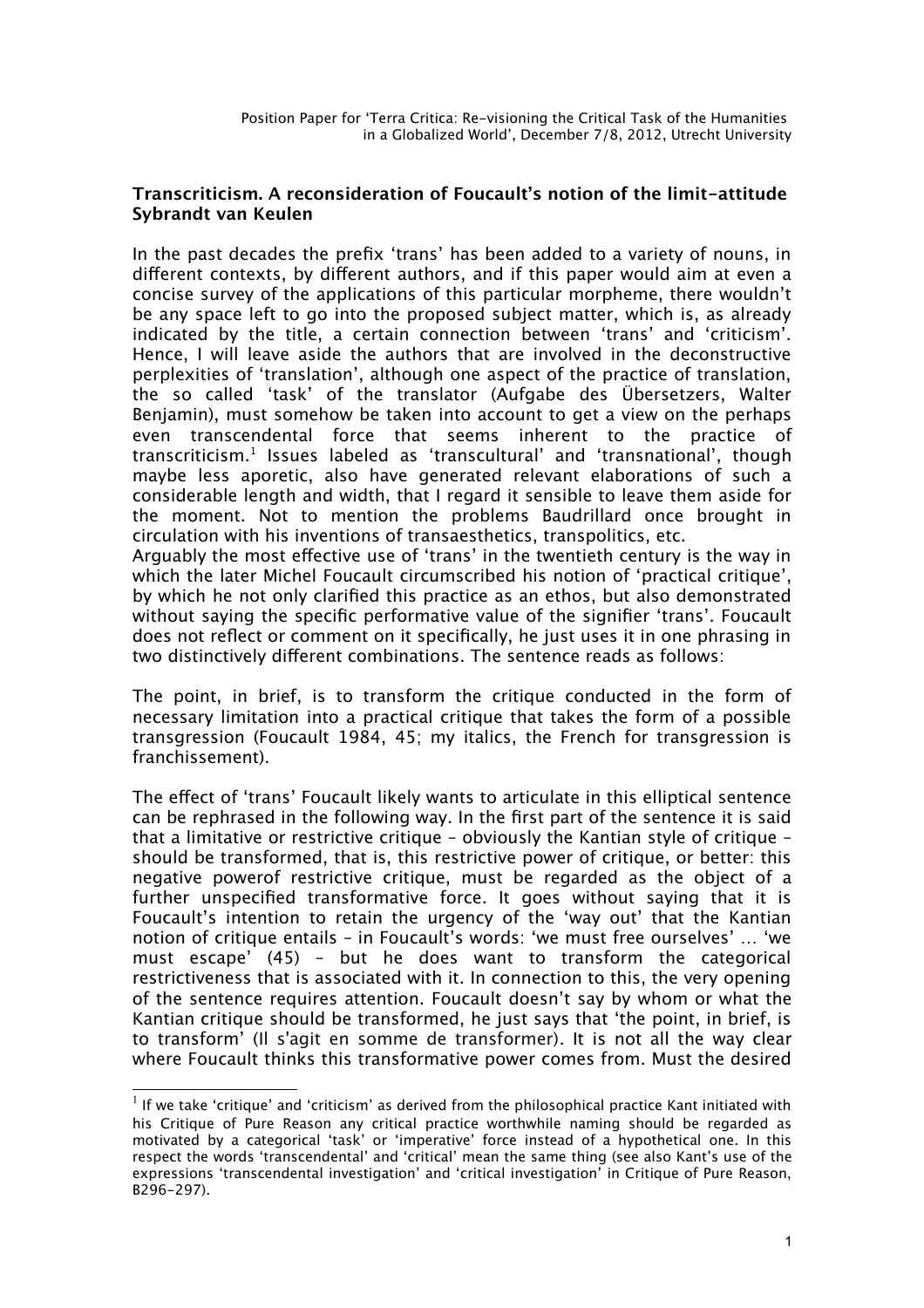'transformation' be understood as the result of 'a practical critique' or, and that seems to be unlikely but not impossible, should that 'practical critique' be regarded solely as efect of the transformation of the Kantian critique? If Foucault did not only have the latter status of practical critique in mind, that is, merely as efect, then still this question seems rightly posed: if not by means of practical criticism, by what other cause or force could the restrictive critique be transformed? What does it take to cross the limits of restrictive critique? Shouldn't some sort of state of transgression be regarded as a condition to make practical, transformative critique possible? The transformation of the necessary limitation must be regarded as somehow linked to an other practice, but how to understand where that transforming practice comes from? Let us pass over to the second part of the sentence: When does practical critique take the form of a possible transgression? Is this even the proper way to formulate the matter, and shouldn't it better go like this: are transgression and practical critique two sides of the same coin? If so, how should we regard the moment, that is, the timing of practical (transgressive) critique? Before what? Obviously Foucault wants to leave, with Kant, the notion of a historically fxed 'point of transition' (34, un point de transition) and prefers to focus on an actual moment of diference: 'What diference does today introduce with respect to yesterday?' (idem). This limit-moment not only happens, and is not only felt as such by a subject, he or she should also bring about some diferent attitude, and a diferent event, in one way or another. Accordingly Foucault wants to rephrase the philosophical 'task' (35) and the desired efect of practical critique. The problem is, however: Does transformation of categorical restrictions take place due to a timely performed critical attitude and, if that is the case, is it even thinkable that transgression takes place as a result of such a transformance? I don't think so. At least, the relation should be read the other way around. So, is this indeed the point Foucault wants to make: some kind of transgressive act makes practical critique possible, which is able to transform restrictive critique? Then again: How is transgression related to practical critique? Is practical critique the possible efect of a certain trans-performative practice, or is this latter practice already critical 'in itself'. The additional problem here is the implied efective dynamics or conditionality: how does this 'taking the form of possible transgression' actually come into being? Shouldn't we simply conclude that transgression and practical critique are one and the same?

Certainly, Foucault's sentence expresses the desire to retain 'critique' and at the same time to change the 'limitative' into the 'practical'. But how does the 'trans' or the transition function in this process, or what precisely makes the 'trans' happen? There appear to be two sources of transition, namely the one that is the cause at stake in the transformation of the limitative critique, and the one that is the assumed result of this transformation, which can be nothing else than practical critique. How to choose between these two possibilities: practical critique makes transgression possible; transgression makes critique possible? To make as clear as possible the implied point on which the notions of 'trans', transition and change of attitude seem to hinge: Obviously practical critique and transgression are not the same thing. Moreover, to understand 'critique' or 'criticism' not merely as an operation executed by the power of judgment, but also as practical power (which seems to require a certain afectivity and performativity other than judgmental) inherent to another way of life, this force of 'trans' – perhaps particularly the doubleness of it – seems decisive. To return to the question Foucault posed with regard to Kant: 'The question then arises of knowing what this change is' (35).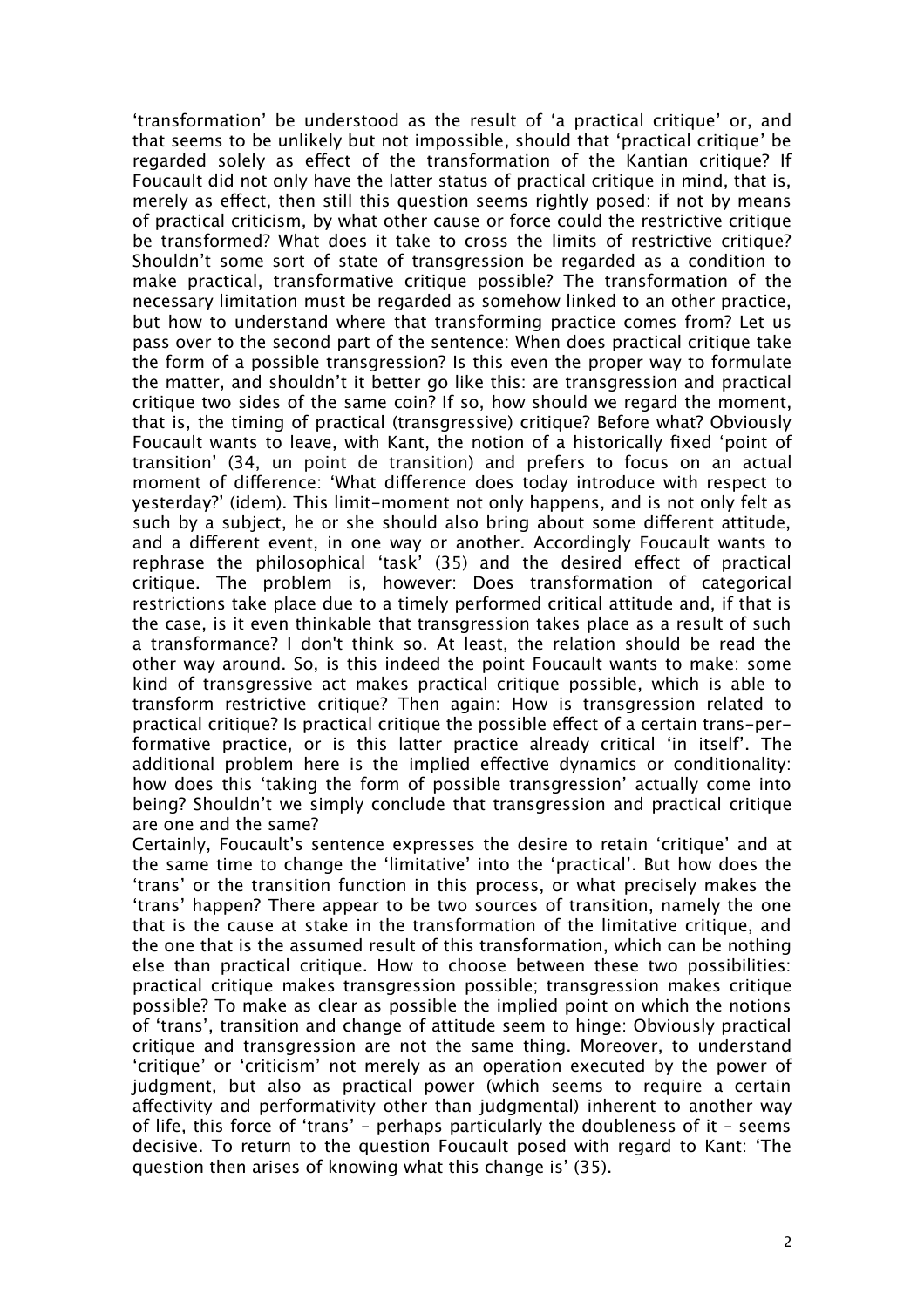A rash conclusion would be that a 'practical critique' should be understood as cause as well as efect of the transformation of restrictive critique. The key issue of this apparent circularity seems to be the assumed power of transgression: when transformative power is attributed to a certain practice, this practice should per defnition be executed by some agency situated somewhere outside restrictive limitations - 'outside' in the meaning of sub-, meta-, before, etc., though not necessarily transcendent or a priori – that is, some still autonomous being which however has 'already' crossed those limitations; someone who is not – at least not anymore thoroughly – determined or restricted. The desired limit-attitude indeed requires something extra in itself, 'something eternal that is not beyond the present instant, nor behind it, but within it' (39). Transgression is a movement that makes transformation possible; it is a force 'to transform it not by destroying it' (41). The 'subject' of this attitude is at the same time within and without the restrictive power that has been regarded as 'indispensable for the constitution of ourselves as autonomous subjects' (43). Let us cast this matter in the form of a question: if transgression and practical critique do not mean the same thing, and if transgression has to be understood as a consequential act 'in itself' that efectuates the possibility of practical critique, would it then not be plausible that the moment or the event of transgression could already, not necessarily, have been taken place, before the practice of critique? Transgression and practical critique are indeed not one and the same thing. Foucault's point seems to be triple then: Transgression is a certain practice, but it is diferent from practicing critique (which probably implies the demonstration of critique publicly); transgression is a not yet determined practice prerequisite to practical critique. It is quite possible that these aspects and their relationships actually hide again other unresolved issues. To clarify for the moment the notion of a practice that is primarily powered by 'possible transgression', which has, almost as secondary trait, a public critical efect, is the main subject of this paper: a practice which could be called transcritical.

## **Self-inventiveness**

In this respect Judith Butler's analysis of Foucault's text is helpful: the specifc practice 'has to do with a self-transformation prompted by a form of knowledge that is foreign to one's own' (Butler 2002, 216). This is not the right moment to go into the question where that 'knowledge foreign to one's own' should come from, and I also leave aside what could make the 'self' become aware of it. Important to notice though, is Butler's emphasis, with regard to Foucault, that he is talking about experiences 'that are not primarily or fundamentally structured by prohibition or interdiction' (idem). Guided by Butler's statements it will probably suffice to frame the subject of this paper from now on within the confnes of just three questions: How is such a selftransformation related to the specifc kind of practical transgression I already indicated? Which modes of the self could be called determinative, or even constitutive, for that self-transformative process or act? How can the alleged self-transgression – instead of or 'before' transformation – more determinatively be thought?

Butler seems to answer my frst question quite straightforwardly where she states that 'a critical practice' (…) has self-transformation at its core' (218). Does this also mean that a certain self-conscious act is prerequisite to practical critique? Let us assume that it is. With the help of Foucault's expressions Butler continues to pinpoint the essential features and qualities of this self-transgressive core as 'perpetual mobility' and 'essential fragility' (222). That is an answer to my second question. And in addition, according to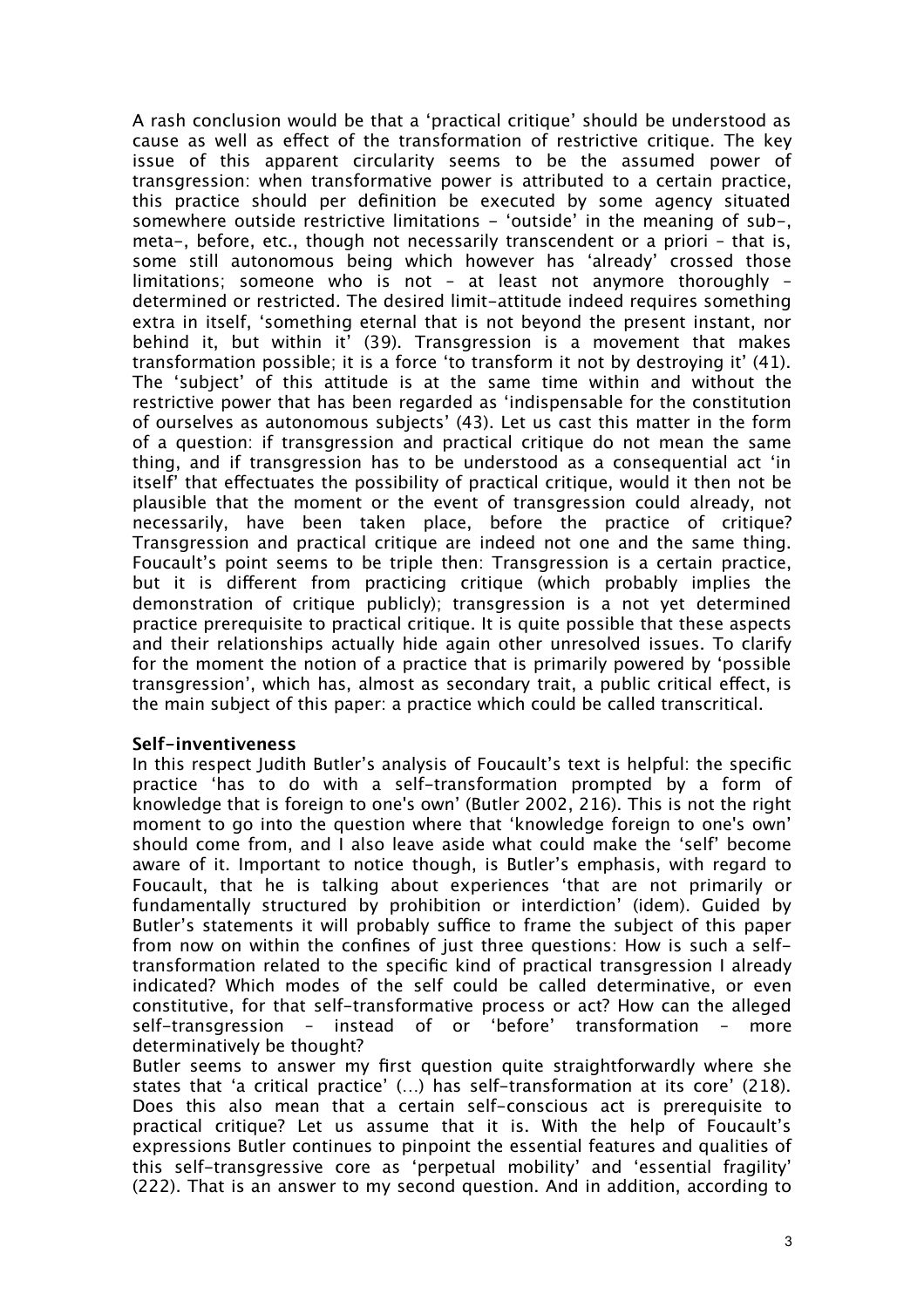Butler, a kind of audacity seems to be needed, signifcantly diferent from the Kantian version of 'sapere aude': 'to risk one's very formation as a subject' (225). Elsewhere Butler uses words like 'fction' and 'inventive' as a kind of efect of critique, that is, it seems that she regards the risk of 'a certain exercise of disobedience' to be 'necessary', as a 'first (negative) function' to open up a space for 'self-invention' (Butler 2012, 21). Does this mean that the risky condition of 'refusal of subordination' is prerequisite to the desired selfinventiveness (ibidem, 21)? If so, where do we situate then those experiences 'that are not primarily or fundamentally structured by prohibition or interdiction'? To summarize, the two sides of practical critique, or say the efective moments of the limit-attitude, would be, frst, refusal of subordination prerequisite to self-inventiveness, and secondly, selfinventiveness prerequisite to practical critique. Is refusal a sufficient condition for inventiveness? Wouldn't it be at least thinkable that a transgressive state – let's call it a state of inventiveness, without being predetermined by the refusal or 'disexperiences' of a self – can become critical, that is, due to its (self)creative abundance, the sheer inventive experience of transgression? This comes down to the provisional conclusion that if a critical practice should have two components 'at its core' – say the power of a negative critique (risk, refusal, 'dis') and a positive transgressive force of inventiveness –, these 'a priori' components are not necessarily connected, and there chronological order is not necessarily fxed. Foucault indeed already hinted at the open duality or elliptic reversibility of critical and creative aspects in the movement of self-transgression when he, in the frst place, stated that for 'the attitude of modernity, the high value of the present is indissociable from a desperate eagerness to imagine it, to imagine it otherwise than it is' (41). And secondly, when he characterizes the two moments of his concept of 'limit-attitude': 'the principle of a critique and a permanent creation of ourselves' (44, my emphasis). Obviously, just as two types of critique (the restrictive and the practical) are inherently connected, 'within' the act of transgression the aspects of 'imagining it otherwise' and the 'permanent creation of ourselves' also seem closely linked.

The point then will be, how to understand the event, or the moment, in which the 'very formation' of something becomes something foreign, that is, a permanent creation of not exactly 'one's very' own. What does it take to transgress (self)restriction?

## **Transgressing natural limits**

When Foucault refers to the artistic practice of Constantin Guys (Baudelaire's hero) he anticipates his own notion of the limit-attitude: 'His transfguration does not entail an annulling of reality, but a difficult interplay between the truth of what is real and the exercise of freedom' (41). Later on Foucault calls this 'difficult interplay' a 'historico-practical test of the limits that we may go beyond' (47). These limits should not be annulled, because they belong (partly) to ourselves, but they should be tested 'as work carried out by ourselves upon ourselves' (idem). Trancriticism has something to do with this desire or the inventive eagerness to work upon our real or natural self. Regardless whether this limited 'natural self' is understood in a kantian aprioristic or a foucauldian historico-practical way, especially the dynamics of the 'work carried out by ourselves' need further investigation. Let me clarify therefore these dynamics for the moment with a short analysis of the title 'Critique of pure Reason'. Reason can be regarded as the subject or agency of critique, that is, the reasonable self as the grammatical subject, hence: Critique executed by reason, from reason, towards anything else – even reason itself. But it is also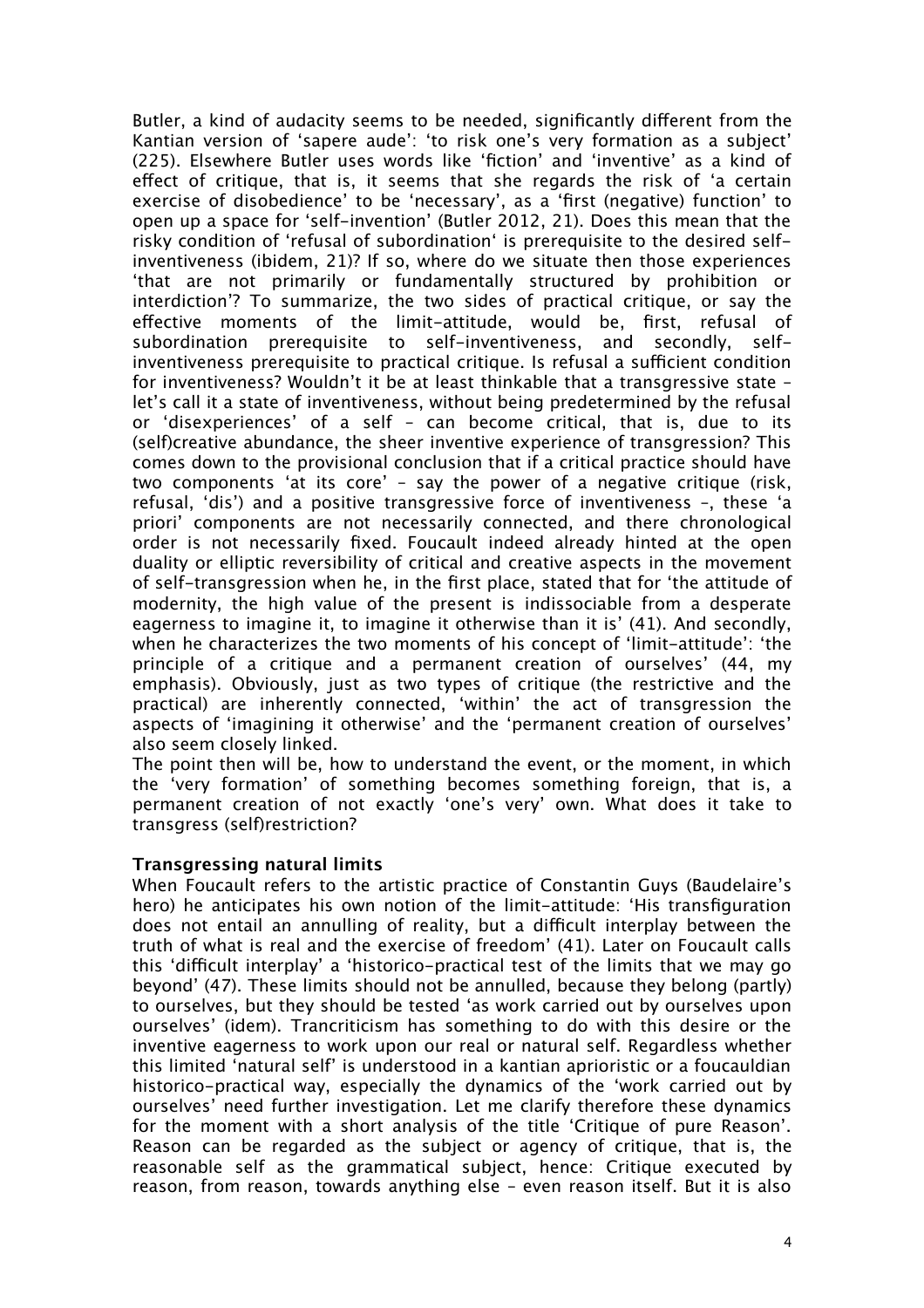possible, at the same time, to read the entire title as 'critique executed upon reason', that is, carried out by another part of the self, at least by something that is not necessarily the same as reason itself. A full 'translation' of the title would then be: Critique from and of pure Reason. The question with regard to this 'difcult interplay' would be: What else should the 'self' have to do, or have to have 'at its core' to be able to criticize reason, not excluding reason, not being irrational, yet not being the same, just being something else apart from being reasonable? It should transgress or, less immediate, do something else that makes transgression possible. How should we imagine this transgressive practice, carried out by whom, not purely by reason itself? The exploration of this say linguistic transitivity results with regard to the third Critique in the following. Critique of the Power of Judgment is according to Kant's devise a transformation of the power of 'subsumption'.<sup>[2](#page-4-0)</sup> The effective twist of a transcritical reading would then result in a specifc practice, namely of the power of refective judgment: critique from the power of refective judgment, which would again imply a force of critique, exercised upon the subsuming power of reason, from a power other than reason alone. In the third Critique Kant mainly uses two words for it, 'taste' and 'genius'. Clearly these notions fall short in understanding the genesis of the taste for otherness, the force of ingenious otherness or just another origin than ourselves.

For a more extensive transcritical inquiry I will turn to two texts; the third chapter of 'the Transcendental Doctrine of the Power of Judgement' of the Critique of pure Reason, entitled 'Of the Ground of the Distinction of All Objects in General into Phenomena and Noumena', and an article of Gilles Deleuze, 'Desert Islands'.<sup>[3](#page-4-1)</sup> The aim is to get a further insight into the transcendental strategies that can possibly be involved in what Foucault referred to as 'carried out by ourselves upon ourselves'. The strategy of Deleuze should convince us of the possibility of transgression practiced by a power other than reason alone. I propose to read the texts with this question in mind: How do Kant and Deleuze use and defne their concepts of the 'island', the limits of the island, and in particular the transgression of their limits?

Almost halfway his Critique Kant starts with a characterization of the main result of his analysis by labeling it a 'domain' or 'country of truth'.<sup>[4](#page-4-2)</sup> This land, he says, is an 'island, enclosed by nature itself within limits that can never be altered' (B294). It is the only 'solid ground' surrounded by a 'stormy ocean' upon which deceiving fogbanks and icebergs tempt us to believe in new lands' (B295). Obviously two frm convictions make us stay here safely: if nature herself has given us this island, this 'very source of all truth', with its unchangeable limits, it would clearly be irrational to think that she would destroy them (at once); and if it is clear from the start that there is not even one other island out there, as solid as ours, and that the only thing this ocean has to offer us is 'vain hopes', only a fool would embark for new lands. A few years later, overlooking the immense ocean, Kant would say that the only good thing that can happen to us at these shores is a feeling of sublimity.<sup>[5](#page-4-3)</sup>

<span id="page-4-0"></span> $^2$  For Kant's use of the expressions 'subsume' and 'subsumption' see Critique of Pure Reason B178, and B304-305. As counterpart of subsumption Kant uses 'refection', particularly in the sections IV and V of his second introduction to the Critique of the Power of Judgment.

<span id="page-4-1"></span> $^3$  For references to Kant the page numbers of the second version of the Critique of Pure Reason are used (B294-B315); for Deleuze I use the page numbers of the English translation (9-14).

<span id="page-4-2"></span> $^4$  Note, where the translation uses the words 'domain' and 'country' Kant uses only one word: Land.

<span id="page-4-3"></span> $^5$  §28 of the Critique of the Power of Judgment mentions, among several other sources of fear, 'the boundless ocean set into rage'.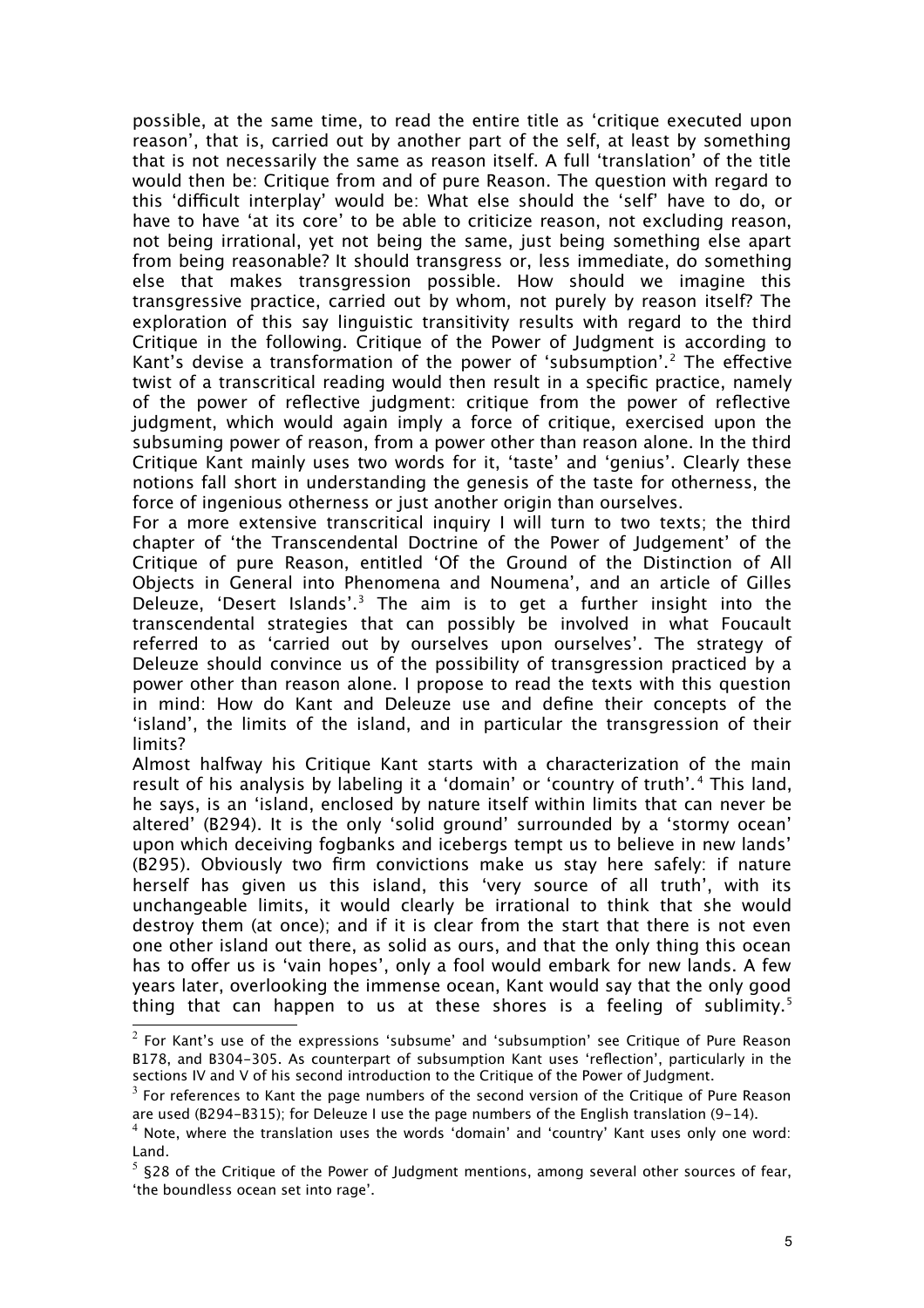Nevertheless, Kant seems not to be completely content: even he 'desires to know a great deal more'. Tempted to believe in what? Obviously he is not driven by the illusion of fnding new lands, but surely looking for a way to become even more certain of its own limits, so that we can consider ourselves 'safe against all hostile claims' (B295). The only advantage of crossing the natural limits would be then that by this activity 'understanding' will be able to 'determine for itself the limits of its use and know what is inside or outside its own sphere' (B297, my emphasis). Kant continues trying to convince us of the urgency of this search for extra certainty:

If understanding cannot decide whether certain questions lie within its horizon or not, then it can never feel certain with regard to its claims and possessions, but must be prepared for many humiliating corrections, when constantly transgressing, as it certainly will, the limits of its own domain, and losing itself in follies and delusions  $(B297)$ .<sup>[6](#page-5-0)</sup>

This fear of 'losing itself' is apparently very strong. Kant therefore emphasizes in length the importance of his notion of solid knowledge based on the empirical use of the a priori categories, coming to the conclusion 'that the understanding can never go beyond the limits of sensibility within which alone objects are given to us' (B303). This 'can never' implies for Kant a 'should never'. In accordance with Foucault's reading, Kant repeats in extenso that the categories should be used in a restricted way, that is, applied to the objects of the senses (phenomena), otherwise humiliation looms. The question begins to rise by now: what would be the source of uncertainty, really? It appears that if we apply the categories to other possible beings beyond the things of our sensory perception, we run the risk that we take them – those supersensible beings – as objects of knowledge. In other words, we run the risk to cross the limits between knowledge and imagination. This will put the limits of the island of truth in jeopardy, according to Kant. However, the certainty given by nature, that those 'limits that can never be altered', are not even certain enough, because 'we are met here by an illusion that is difficult to avoid' (B305). In order to overcome this difficulty, that is, the difficulty to avoid this illusion, nature falls short in Kant's view. That is the reason why Kant feels, in Foucault's words, the 'desperate eagerness' to invent something extra, something beyond the sole source of truth, that is, the notion of the noumenon: 'a thing (ein Ding) insofar as it is not an object of our sensible intuition' (B307). The point is, that apart from the island of understanding Kant needs a second 'thing' to be able to save it, which should not be an illusive thing, that is, 'an object of a non-sensible intuition', but certainly a thing, moreover, a thing distinctively diferent from the island of truth. This 'thing'  $(=x)$  has the one and only function in Kant's security operation as a quard who/which ensures that objects constituted by other sources than sensory perception – say non-sensible intuitions produced by imagination, fantasy, fancy, etc. – will be disregarded. The main reason for Kant to start his critical investigation and his transgression of the 'natural limits' is not to transform these limits, but to add an extra source of restriction, the 'negative extension' of the concept of the noumenon. On top of that, this noumenon, as 'a limiting concept' (B310), has a double limitative function towards sensibility and understanding itself, as a knife that cuts both ways:

<span id="page-5-0"></span> $^6$  The translation has 'follies and fancies' for 'Wahn und Blendwerke'. I changed 'fancies' into 'delusions'. See next note.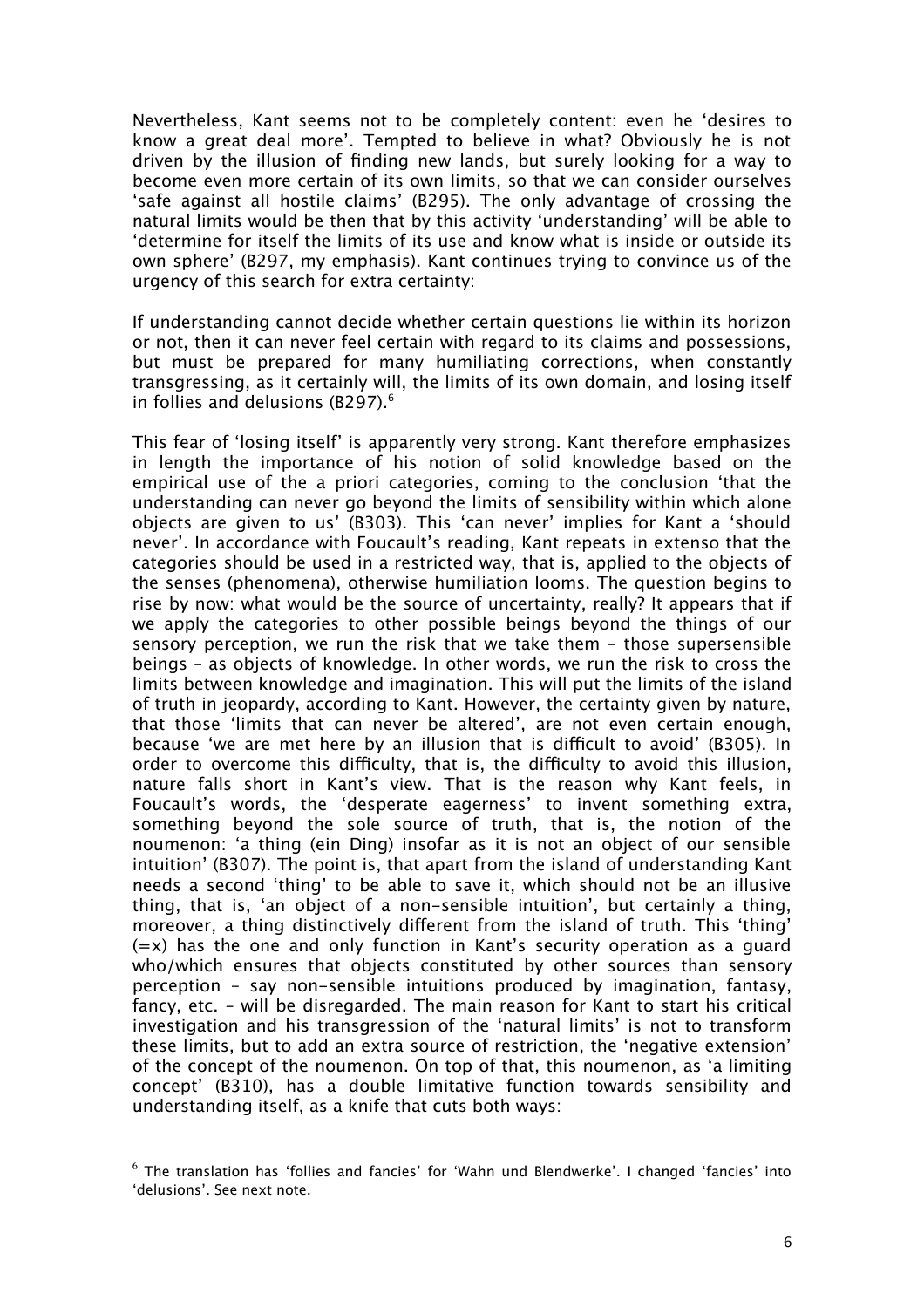Our understanding thus acquires a kind of negative extension, that is, it is not limited by sensibility, but, on the contrary, it limits sensibility, by calling things in themselves noumena. In doing so, it immediately proceeds to prescribe limits to itself; it admits that it cannot know these noumena by means of the categories, but can only think them under the name of an unknown something (B312, my italics).

In the same act with which understanding limits the power of sensibility, Kant claims that 'it' is able to prescribe limits to itself. The point of this practice is, that in the phrasing of the modesty of understanding itself – the abstinence of knowing these noumena – Kant returns to understanding a distinctive power, namely the thinking of at least something: 'under the name of an unknown something'. Kant does not conceive this 'thing' as an illusion, nor as a sheer nothingness. Why does Kant need these noumena, these things in themselves (Dinge an sich selbst)? The invention of this 'unknown something' seems nor his fnal aim neither a goal in itself. Kant apparently needs the practice of installing restrictions, this repetition of the power of limitation. To overcome the humiliation of being corrected by a foreign power? That is probably part of it. But another aspect seems more important by now: only by the invention of that negative extension, the limitations of the frst island can be secured more profoundly. The task of the higher intellectual faculties (understanding, with reason as its supervisor) is to appropriate the foreign and too uncertain power from 'nature' and transform this force into a tool for their own purpose: they turn thus the 'ground', the power 'given' from a foreign source (nature), into their own autonomous power that is able to limit 'itself' – short: in itself a split source of power. Thus the intellect re-invents and re-appropriates not an extra island or this or that, but a thing of thought, Gedankending (B348)<sup>[7](#page-6-0)</sup>, itself limited and the source of limiting power.

In the act of inventing the noumenon as an unknown something – at the same time inventing it and dividing it, but not destroying it: as in fnding a raw diamond and cutting it to create value – Kant makes us believe not so much in the existence a meta-being, but surely in a meta-practice, a transgressive act, which is not anymore dependent on 'nature' as a foreign source of its own limiting power. This is presumably the main reason why Kant desired to explore that sublime ocean of illusion: to invent and determine next to such a thing as an 'island' something else, something more than just a second thing, namely 'a way out', a strategy to transgress that worldly thing: a problematic ground of autonomous power, that is, reason split in itself by itself. Kant thus invented the desire of reason as the imperial power that is able to – rephrasing the quote above (B297) – constantly transgressing itself. This might be called the supreme source or meta-truth of reason, that it is able to invent itself as the sole source of limitation: reason not being divided and restricted by anything else but itself.

## **Transgressing differently**

There is one basic element Kant and Deleuze seem to share: Kant's island was 'surrounded by a wide and stormy ocean', and even the noumena were born out of that ocean. Deleuze says about the island: 'It is separate, separated by the massive expanse of the food. Ocean and water embody a principle of

<span id="page-6-0"></span> $^7$  Kant's translation of the latin ens rationis in 'Gedankending', is in this place ignored by the translators, just like his translation of nihil negativum, 'Unding'. But later 'ein bloßes Gedankending' is translated as 'a mere creation of thoughts' (B594). With regard to this imaginative aspect Kant typically remarks that 'imagination is not simply to indulge in fancies (schwärmen) but to invent under the strict surveillance of reason' (B798).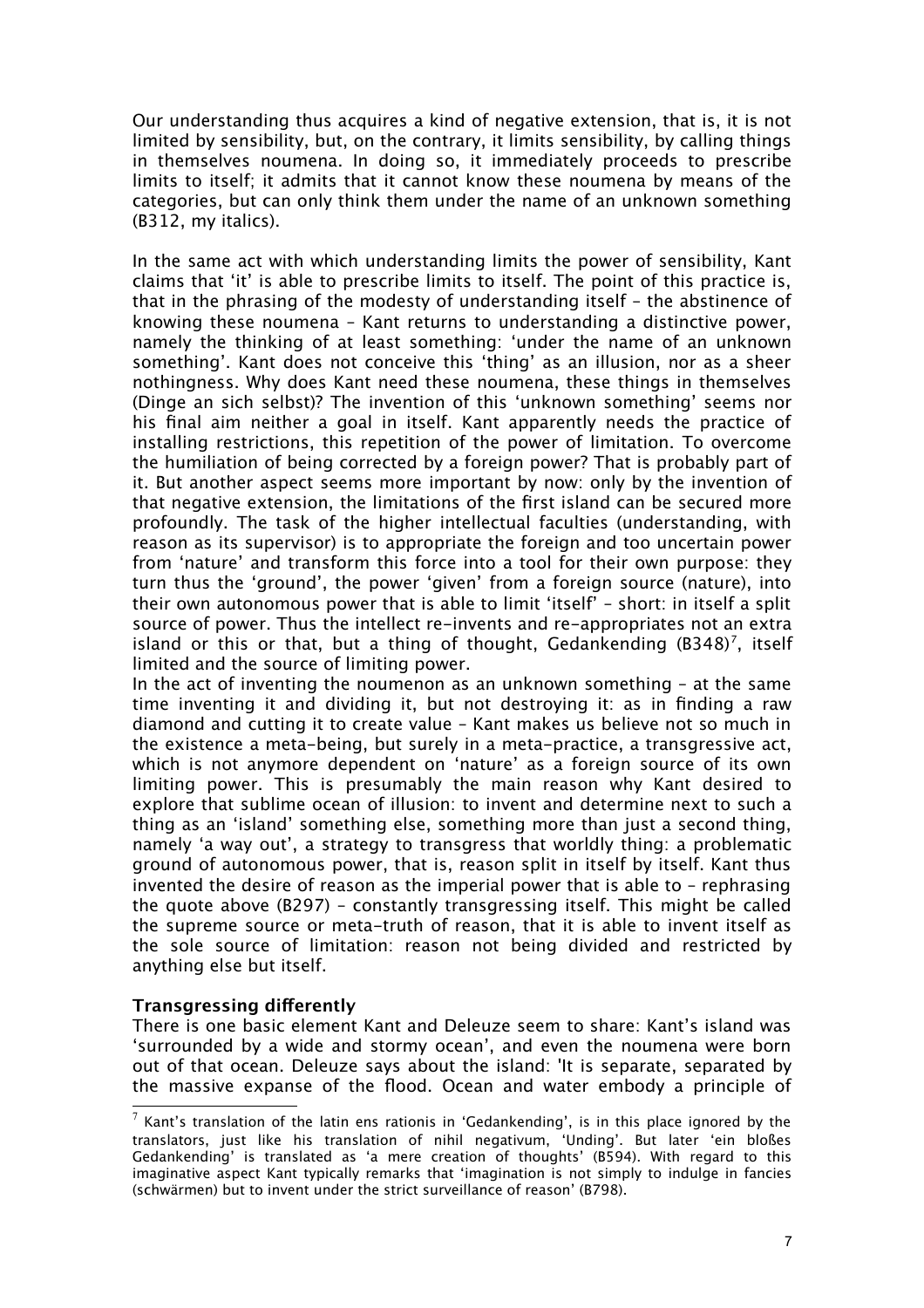segregation' (13-14). But Deleuze's island can be inhabited by ''exclusively female communities (…) such as the island of Circe or Calypso' (14), and that would be certainly for Kant to much of a 'noumenon in a positive sense of the term' (B307).

'Desert Islands' can obviously be read without the previous inquiry, but it seems to me that it sheds some light on the Kantian enterprise, and also on the point Foucault wanted to make. Just take for instance a look at the similarity between these two lines, in both phrasings: Foucault: 'The point, in brief, is to transform' (Il s'agit en somme de transformer); Deleuze: 'What must be recovered is the mythological life of the deserted island' (Il s'agit de retrouver la vie mythologique de l'île déserte). Deleuze's 'recovering' not only adds something to Foucault's point of transformation, it hints at a diferent source, also diferent from the Kantian. Deleuze allows us to take some more distance from the vocabulary of the subject and the self. This is also of ultimate relevance for the aspect of the transgressive force Butler hinted at: after all this movement is related to a stage before or after 'one's very formation as a subject'. Transgression is a desire, an action and a condition of action, before it is a concept of (self)refection. As a movement before critique – perhaps, say in Deleuzean terms, of 'becoming critical' – it is possible that it also is, at the same time, a movement towards redefning 'critique', that is, according to Foucault, beyond a specifc, restrictive defnition of critique. To use the term 'inventiveness' freely connected to the 'self' does not only make the quite obvious association possible between transition and the power of imagination Foucault emphasized more than once. It also connects 'critique' to the Nietzschean focus on a mythological lifestyle in which 'man has become a work of art', which at the same time helps to disconnect the too humanistic interpretation of the notion of 'limit-attitude', because after all 'permanent critique of ourselves has to avoid the always too facile confusions between humanism and Enlightenment' (Foucault, 43).<sup>[8](#page-7-0)</sup>

But there is one thing that should be distinctively clear in order to understand that Deleuze has something essentially in common with Kant's investigation of the 'Ground of the Distinction of All Objects'. His 'recovery of mythological life' can be understood as a movement at the same time diferent from the Kantian invention of the noumenon and a repetition of it. The particular transgressive dynamics in Deleuze's text can already be perceived in the French title: 'Causes of and reasons for desert islands' (Causes et raisons des îles désertes), a distinction immediately applied in the frst two sentences: 'Geographers say there are two kinds of islands. This is valuable information for the imagination because it confrms what the imagination already knew'. This distinction between geography and imagination – to leave aside the subordinate geographic distinction between oceanic and continental islands – makes clear that there are from the start two possible approaches of the notion of the deserted island, and that 'geography' functions here equivalently to the Kantian starting point of the solid ground of understanding. A limitative source of truth, which must be transgressed. What follows is an investigation of the diference 'imagination knew already on its own and in another way' (10). This is about an attitude – though Deleuze uses the Bergsonian word élan – before the modern desire of self-containment and certainty. To gain insight in 'the élan that produces the island (…) we need only extrapolate in imagination the movement (…) which prolongs and takes up the élan that produced the island' (10). There is no extra certainty to strive for, it is just the 'double movement' in 'a human being who precedes itself (…) insofar as it imagines and refects

<span id="page-7-0"></span> $^8$  The Nietzsche quote is from the first section of The Birth of Tragedy.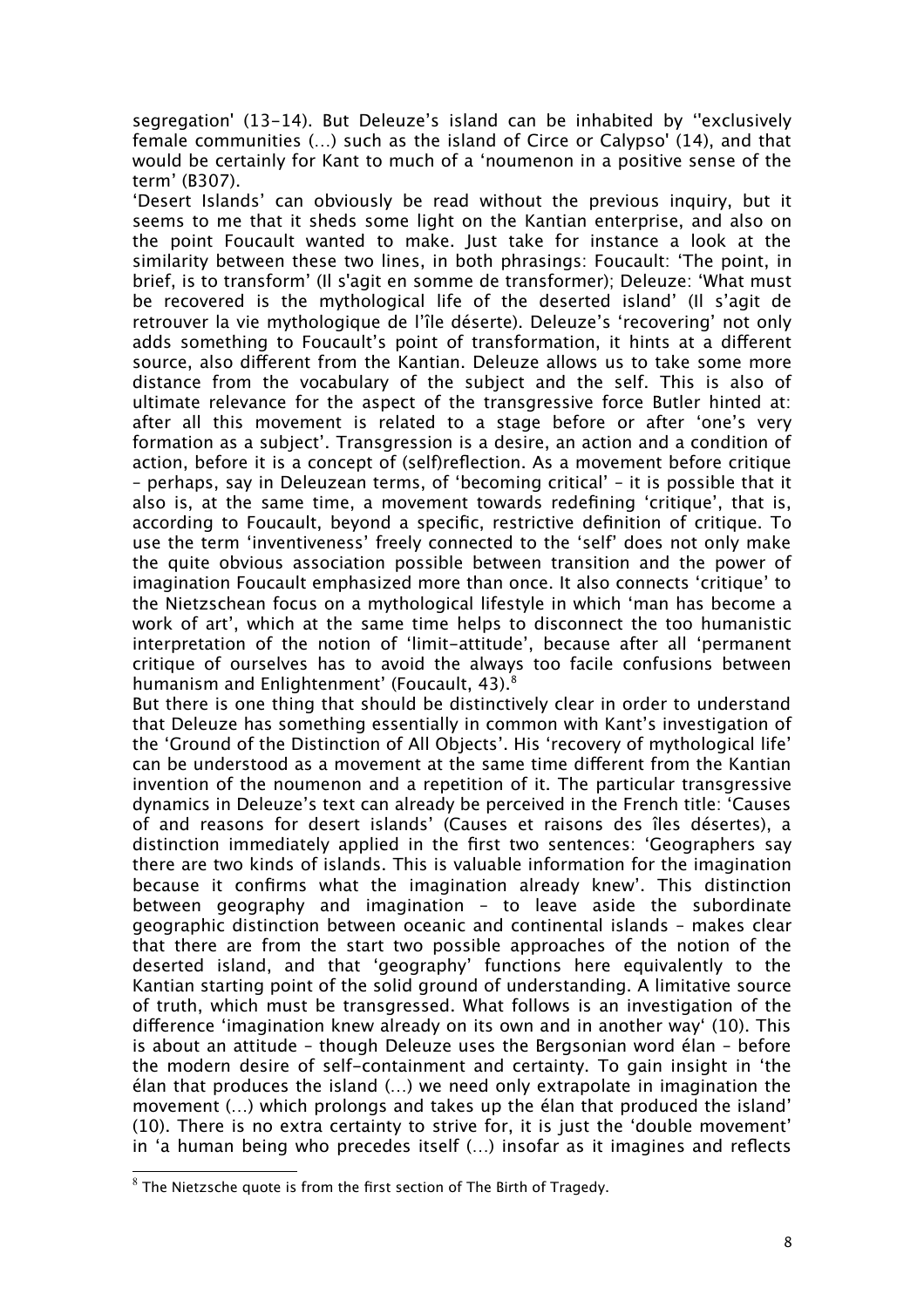itself in its frst movement' (11). Distinctively diferent from the refective power and aim Kant undertook to transgress the limits of understanding, imagination seems however for Deleuze the constituent power to practice an analogous transgressive movement of the imagination, the invention of 'an Idea of humanity' (11). From this point on Deleuze's investigation operates on a level that appears to be nothing else than transcendental (for lack of a better word): apparently the task is to investigate the ground of diference called 'the essence', that is, 'the essence of the deserted island' which is 'imaginary' (12).<sup>[9](#page-8-0)</sup> This is not a pastiche of Kant's investigation, neither is it about a thing in the proper sense of the word: with a repetitive 're' Deleuze urges us to 'recover' (Il s'agit de retrouver), to 'restore' (il faut restituer), 'to get back' (revenir), and fnally to join him in what should be called a noumenal movement that precedes, so to speak, the thing in itself, the model or prototype. The desire to transgress the limits of a frst island brought Kant to a second source, and now Deleuze shows that the repetition of transgression can lead us to yet another source. Deleuze recovers something Kant claimed as the sole property of reason: 'We have to get back to the movement of the imagination that makes the deserted island a model, a prototype of the collective soul' (13). And precisely this movement repeats the Kantian re-creation of the source of limitation: Where Kant started from the island as the source of truth given by nature, Deleuze starts with 'the birth' of the 'world', and where Kant ended up with the invention of the noumenon as the source of limitation in itself, Deleuze defnes what is actually the whole purpose of this noumenal movement, namely the 'rebirth' of the world. In diferent ways Kant and Deleuze make explicitly clear that the 'limit-attitude' indeed requires an èlan or desire to invent almost everything as long as it is 'something eternal that is not beyond the present instant, nor behind it, but within it' (Foucault, 39).

As if Deleuze summarizes the results of the transcendental investigation: 'the formation of the world happens in two stages, in two periods of time, birth and rebirth, and the second is just as necessary and essential as the first' (13). Both, the desire to know something extra and the eagerness to imagine otherwise than it is, collapse precisely in this process of inventing a second world or Ding. Repetition – the desire to repeat – is obviously the force that brings into existence a certain process of mimesis in which imagination is also able to transform or transvest itself. Transgression requires both reason and imagination, and their relation should stay undefned. That is probably why Deleuze keeps on going to reconsider interruptively the weight or modality (necessity, possibility) of the 're' in re-creation, re-beginning and reproduction. The island starts to be 'the necessary minimum' for the rebeginning, but the next moment the re-birth appears to be 'just as necessary and essential' as the birth, and what follows is probably the essence of the movement, namely that 'the second moment does not succeed the frst' and is therefore even 'more essential than the frst' because within itself as movement 'it gives us the law of repetition' (13). This transcendental mimesis ends up in something just as unknown as Kant's noumenon, 'something immemorial (…) something most profound' (14). Indeed, both transcendental investigations, either of reason or imagination, show that 'it is not enough for everything to begin, everything should repeat itself' (Il ne suffit pas que tout commence, il faut que tout se répète. 13; translation slightly changed).

Reason and imagination are both able to carry out transgressive practices. The most important result of this investigation would be than a distinctive answer

<span id="page-8-0"></span> $^9$  Kant's 'ground of distinction' is pure reason, Deleuze's ground of difference would be imagination.